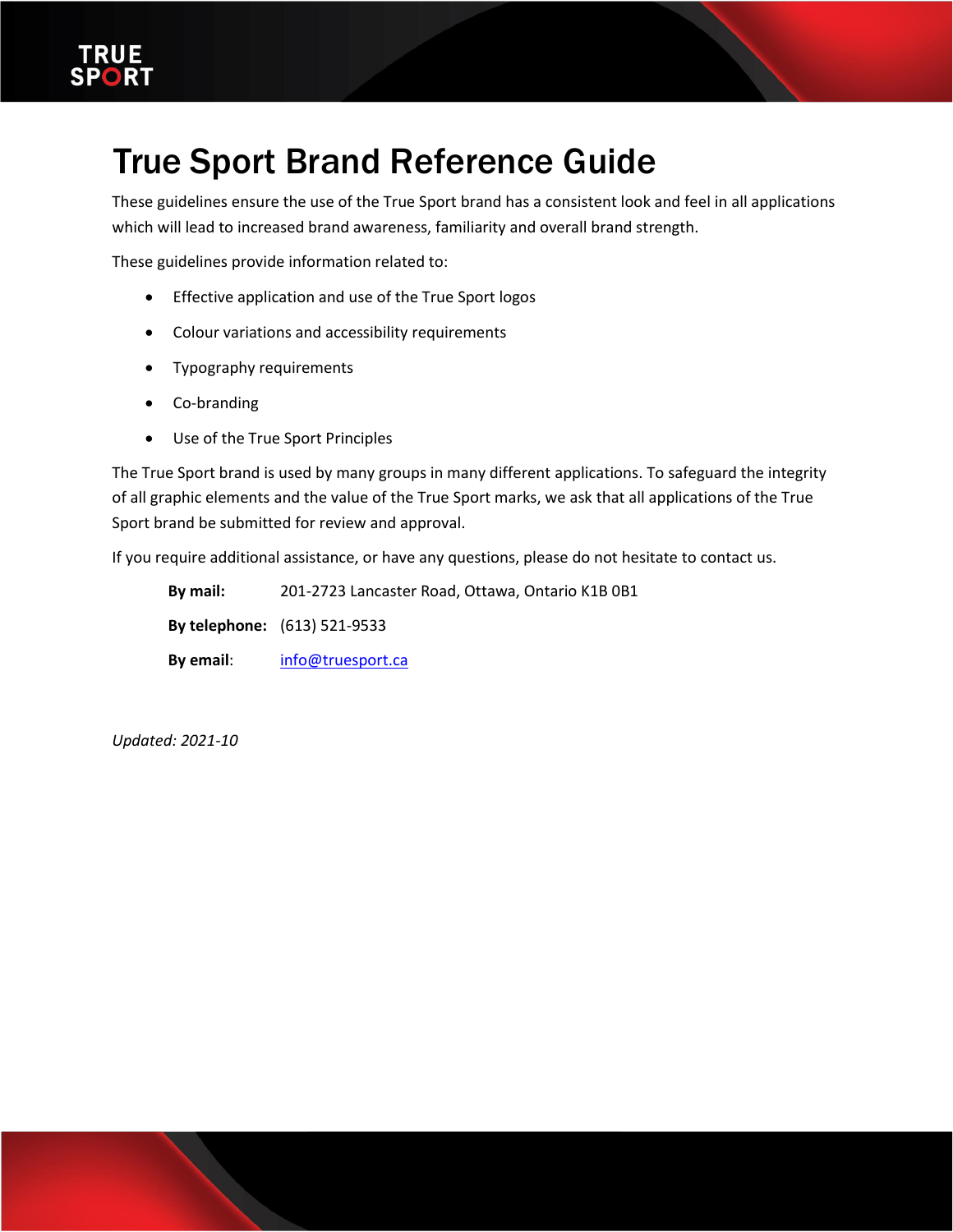#### **The True Sport Logo and the Red "O"**

True Sport is a "social" brand. It was designed to be shared as widely as possible and used by everyone who commits to True Sport. It is a signifier that allows every member to say: "this is what we stand for, and what we are part of."

The wordmark itself is deliberately clear, direct and unadorned. It is confident in its simplicity. The contrasting red of the "O" to the otherwise black typography makes the wordmark distinctive and memorable.

The dominant visual element -- the red "O" at the centre -- conveys that the True Sport Principles are at the heart of sport. It signifies the **heart of sport, integrity, commitment and connection**. The circle is a strong and pure shape, and the colour red amplifies its boldness. When a circle is seen as a ring it represents a true and lasting promise – displaying it expresses your commitment to True Sport.

The red circle is an essential element of the brand architecture. It is used not only as a graphic device *within* the wordmark, but also – for some expressions of the brand such as the True Sport Lives Here "patch" – as a free-standing visual symbol that is larger and more prominent than the accompanying type. Even when it is used in a very small format, a lapel pin for example, the red circle is highly identifiable and can be recognized from a considerable distance.

#### **Logo Variations**

Different versions of the logo are available for different layouts and applications.

Each logo is comprised of the red circle, typeset in a specific font and organized in a specific way. The relationship between the elements must never change.

Logo files can be downloaded from th[e True Sport website.](https://truesportpur.ca/true-sport-logo) Please follow these guidelines when deciding which version to apply and how to use it. To use the True Sport Logo on uniforms and clothing, promotional items and field of play, explore examples of [how others have applied it.](https://truesportpur.ca/display-true-sport-0)

#### **The Patch**

The patch is for members of True Sport to demonstrate their support. Use the patch on posters, banners or clothing.

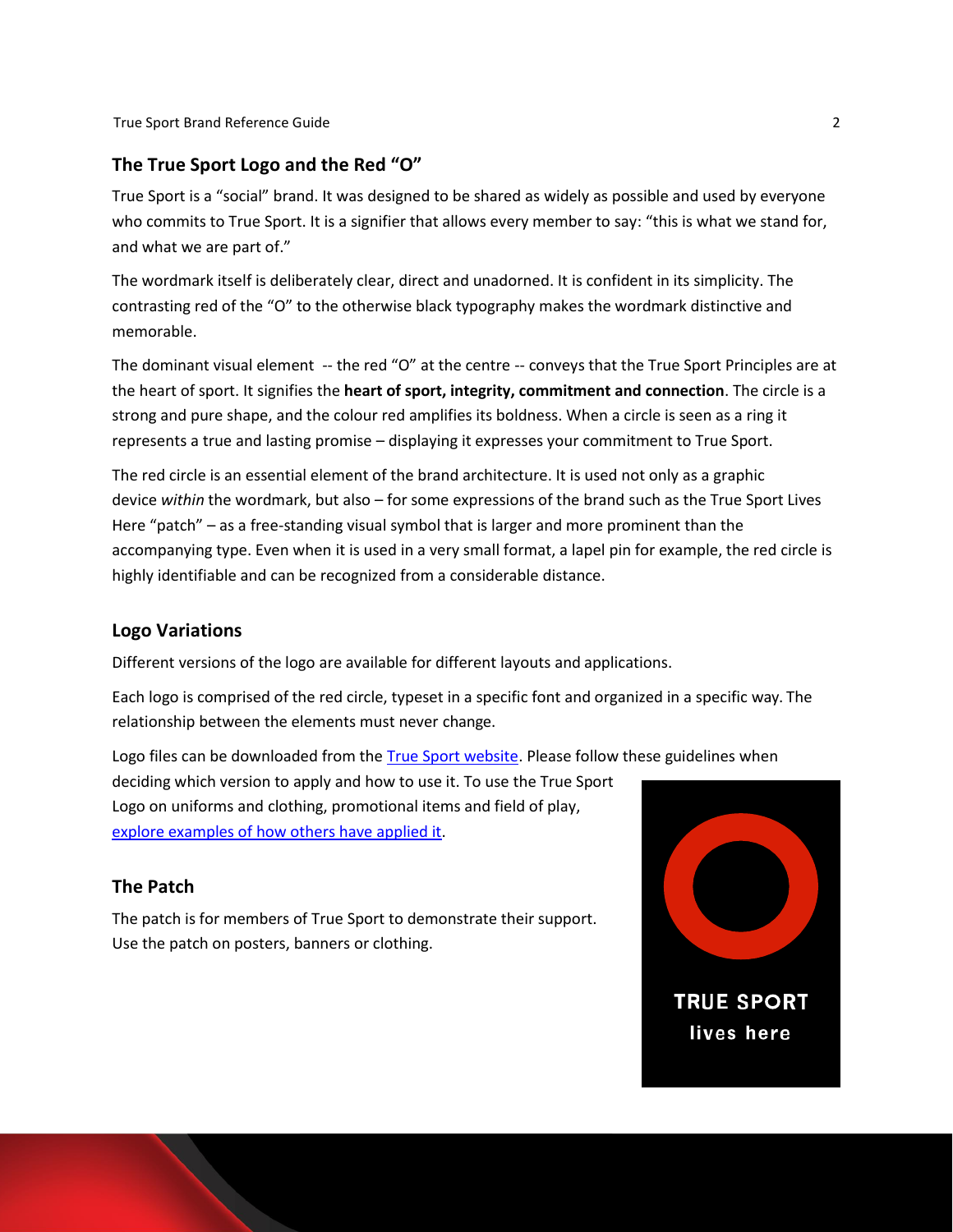**True Sport Brand Reference Guide 3** 3

#### **Bilingual Logo**

The bilingual logo is to be used on materials where French and English must be displayed together.

For light backgrounds use the positive: For dark backgrounds use the negative:



**TRUE SPORT SPORT** PUR

truesportpur.ca

truesportpur.ca

For one-colour applications, use either the white or black knockout version:



Another version of the bilingual logo can be used in applications with a space constraint such as a presentation or document footer:

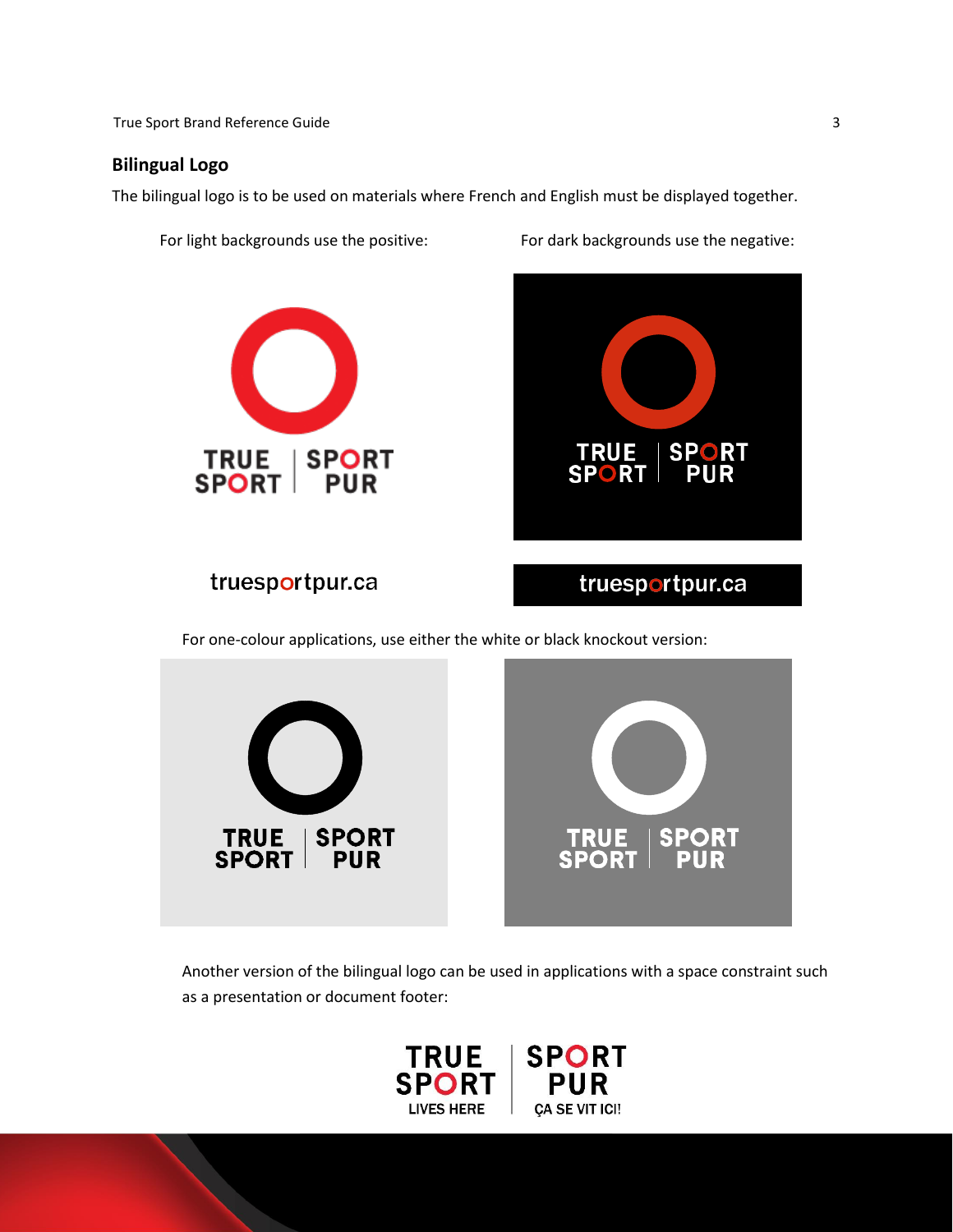True Sport Brand Reference Guide 4

#### **English Logo**

Use the English unilingual logo for posters, banners, signs, clothing and the web.



#### **French Logo**

Use the French unilingual logo for posters, banners, signs, clothing and the web.

**SPORT PUR** 



# **SPORT PUR**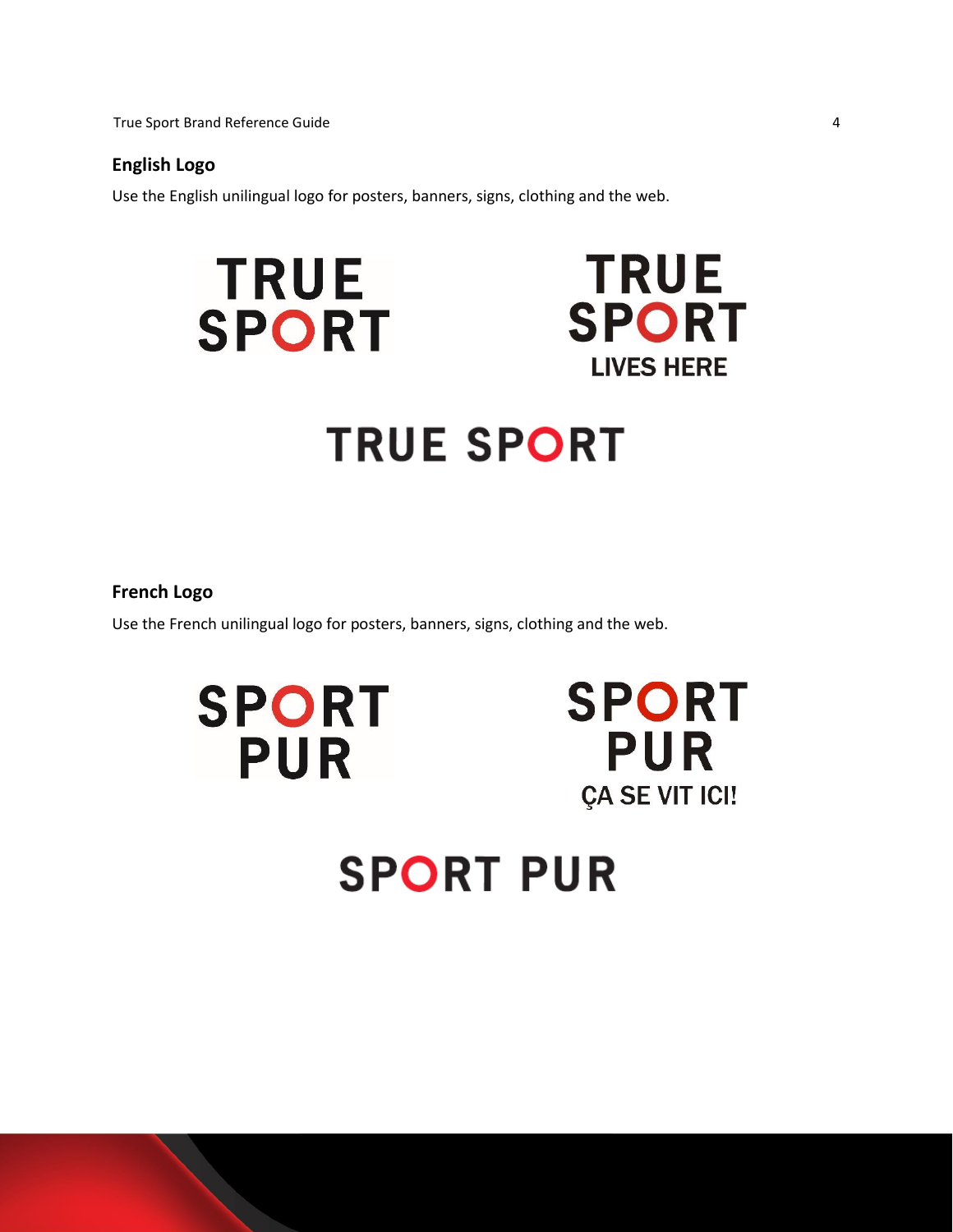#### **Colour Variations**

The colour of the logo is flexible depending on the background and the number of colours in the application.





**TRUE** 

**SPORT** 

For full-colour applications, use either the positive or negative version depending on the darkness of the background. The O is always red.

On a red background, the O is white.

**TRUE SPORT** 



For one-colour applications, use either the white or black knockout version depending on the darkness of the background.

**TRUE RUE** T **SPORT SPORT** 

For greyscale applications, use either the white or black knockout version depending on the darkness of the background, with a grey O.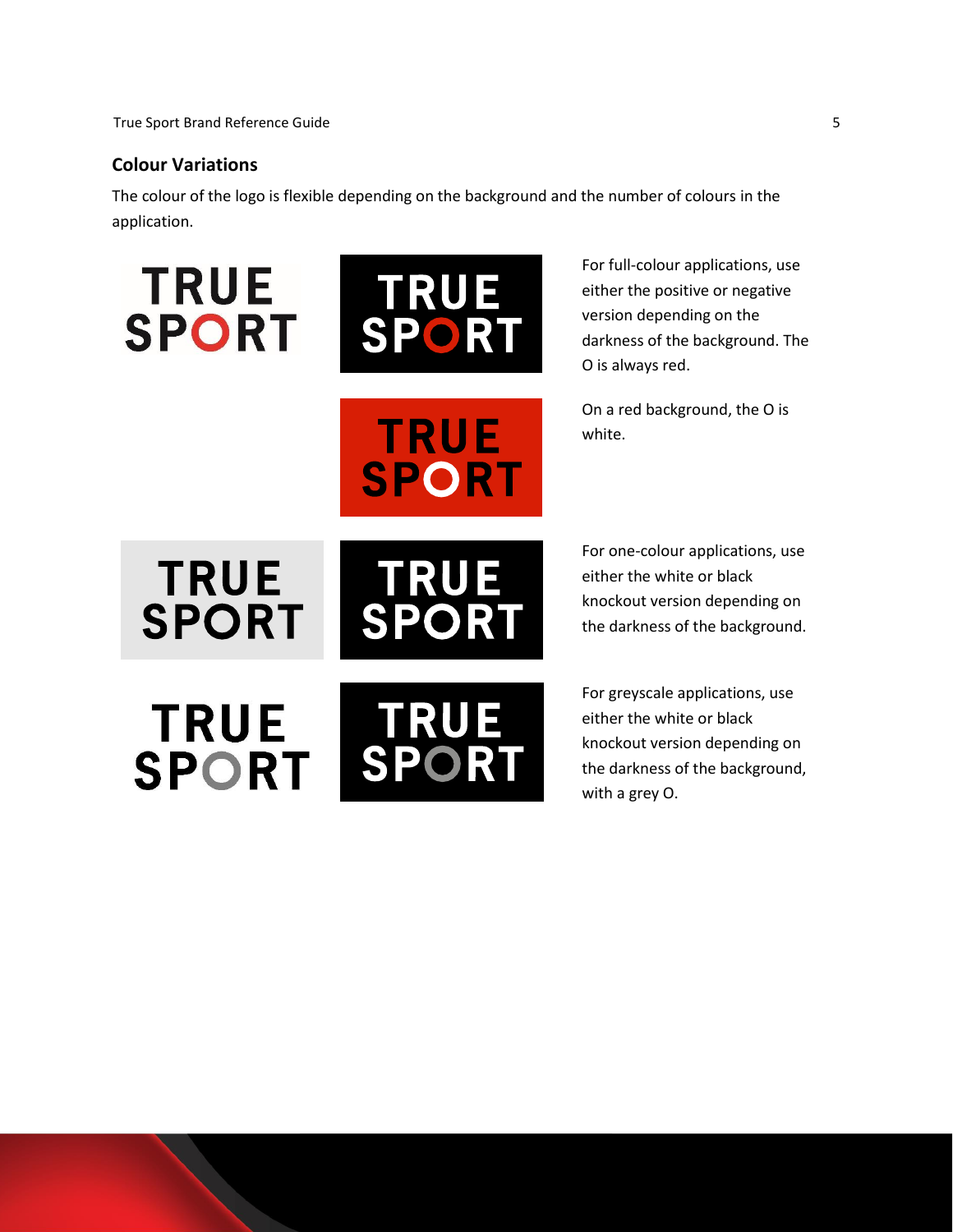True Sport Brand Reference Guide 6 and 5 and 5 and 6 and 6 and 6 and 6 and 6 and 6 and 6 and 6 and 6 and 6 and 6 and 6 and 6 and 6 and 6 and 6 and 6 and 6 and 6 and 6 and 6 and 6 and 6 and 6 and 6 and 6 and 6 and 6 and 6 a

# **Clearspace & The Red 'O'**

The clearspace is identified by a gray circle and keyline, the minimum space that must be free from any graphics. The zone around the logo is defined by the height of the red circle.

Clearspace helps maintain the strength and clarity of the True Sport brand.



The True Sport brand also requires that nothing be *inside* the red circle.

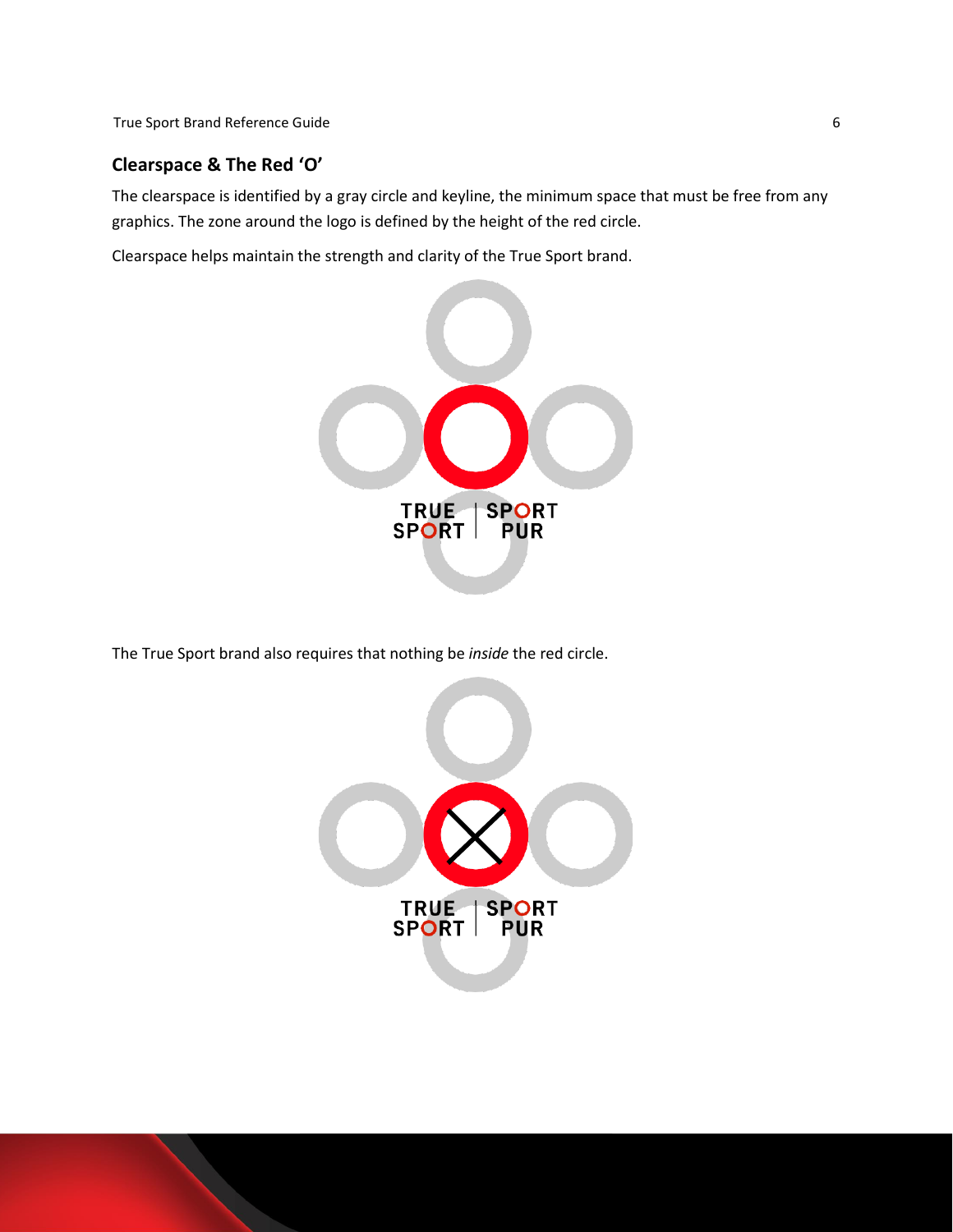# **Minimum Size**

These are the minimum sizes that the logos may appear. If they appears any smaller, readability will be impaired. These measurements are given in inches and pixels (digital/web).

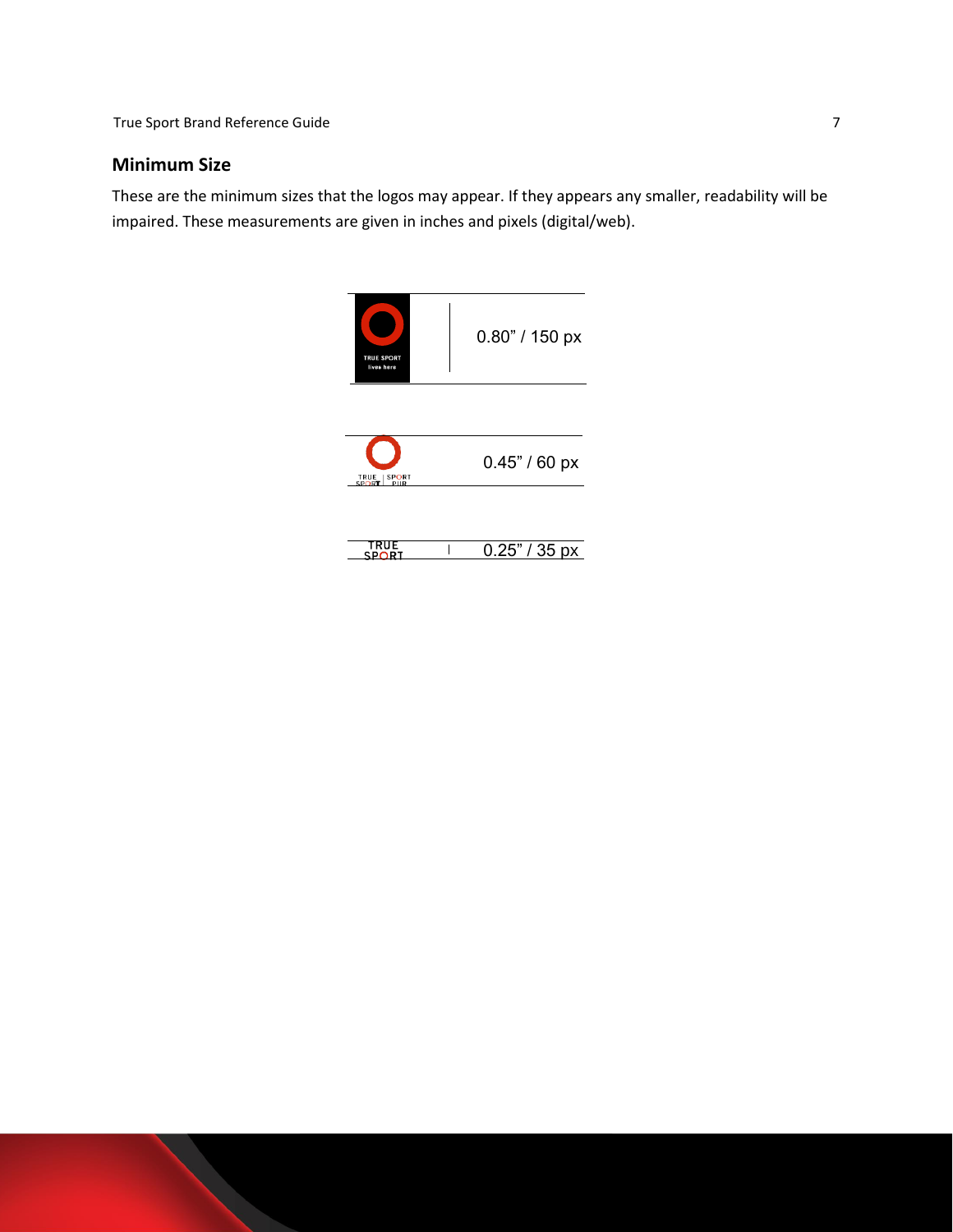True Sport Brand Reference Guide 8 8

# **Consistency**

The True Sport logos should never be modified, distorted or altered from the original designs provided. The examples below show incorrect applications.

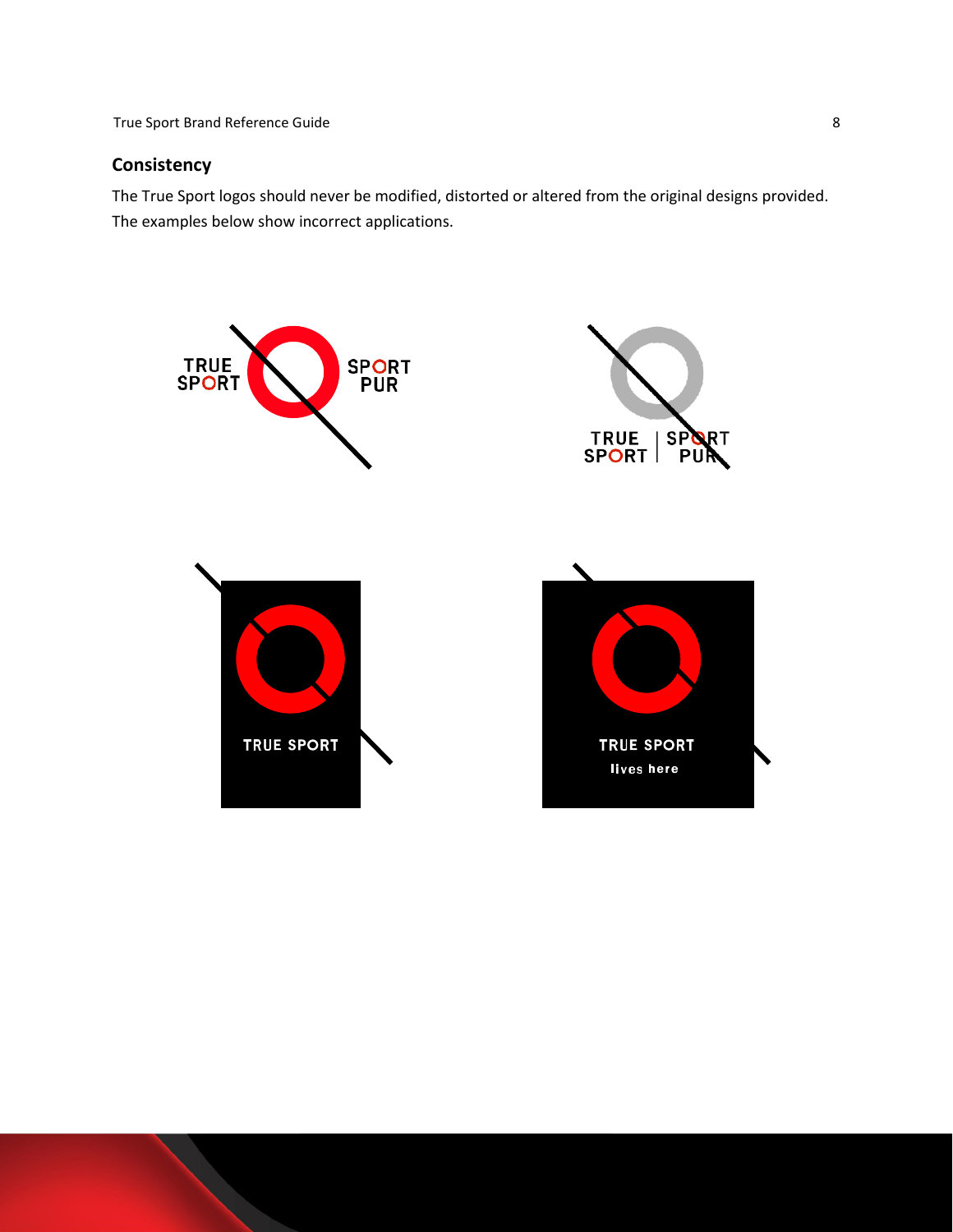# **True Sport Brand Colours**

The colour application of the True Sport brand is PMS 485 and PMS Black. The colour equivalents for full-colour, digital and web applications are shown below.

- Don't change these colours in any way, unless the black and white application is used, without approvals from the True Sport team.
- Don't use these pages to match colours. Instead, refer to a Pantone chart (Pantone is a registered trademark of Pantone Inc.). A printer check is a good idea.

| <b>Swatch</b> | Pantone          | <b>Full Colour</b> | <b>Digital</b>     | Web $/$<br><b>HTML</b> | <b>Notes</b>                                                                                                                                                |
|---------------|------------------|--------------------|--------------------|------------------------|-------------------------------------------------------------------------------------------------------------------------------------------------------------|
|               | <b>PMS 485</b>   | 0c 100m 91y 0k     | 255r 0g 0b         | FF3300                 | Meets AA level accessibility<br>requirements for red-white<br>text and background<br>combinations                                                           |
|               | <b>PMS 032</b>   | 0c 100m 91y 0k     | 255r 0g 0b         | FF3300                 | If Pantone 485 appears<br>orange on a particular<br>medium, use Pantone 032.                                                                                |
|               |                  |                    |                    | DC392F                 | Meets AA level accessibility<br>requirements for red text on<br>a black background. PMS<br>485 only works at 18pt text<br>or higher on black<br>background. |
|               | <b>PMS Black</b> | 0c 0m 0y 100k      | Or Og Ob           | 000000                 |                                                                                                                                                             |
|               | PMS Grey         | Oc Om Oy 50k       | 128r 128g<br>128 b | 808080                 |                                                                                                                                                             |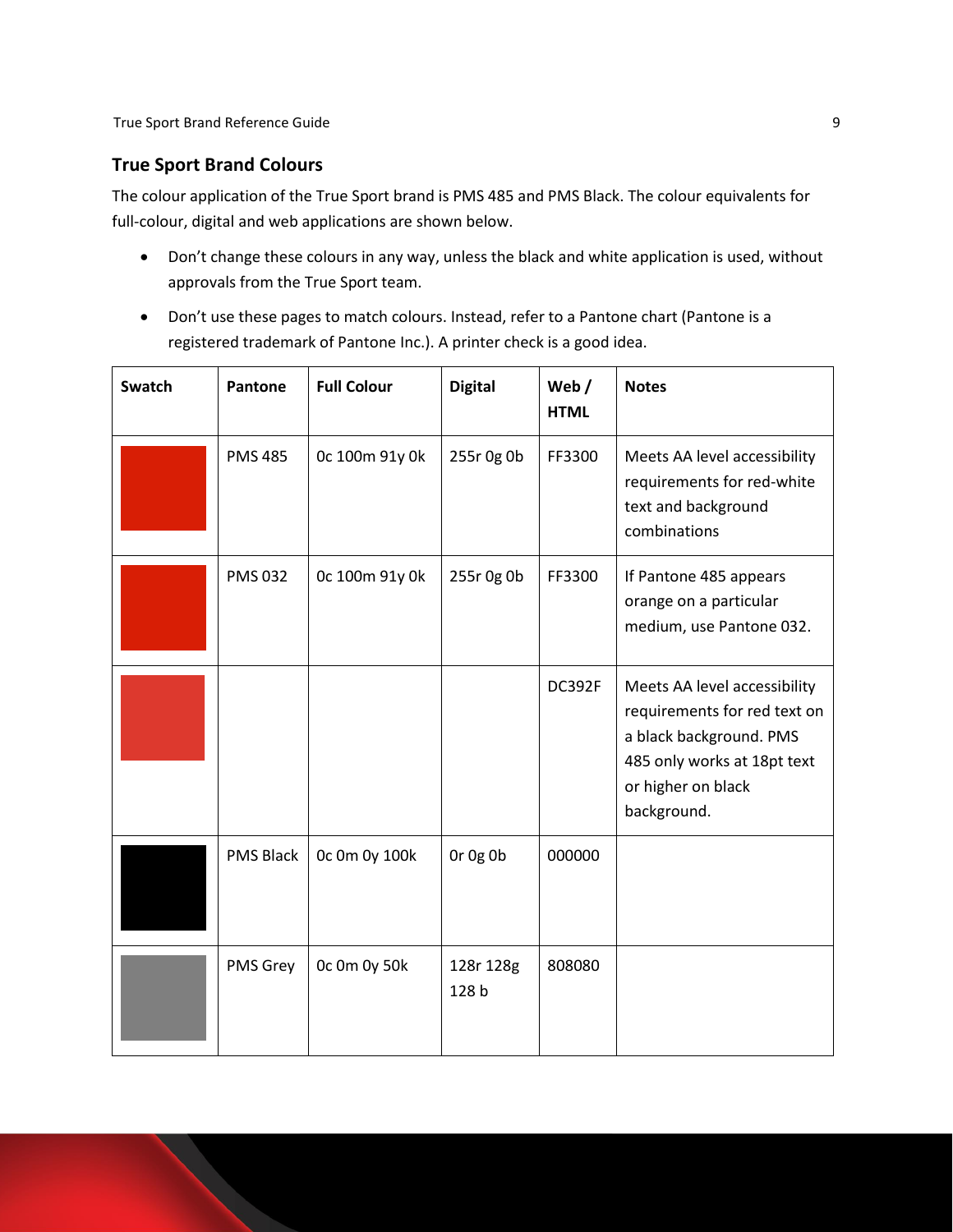#### **Accessibility**

Our True Sport brand colours must meet Ontario regulations for accessibility. We are currently required to meet WCAG 2.0 Level AA for web content and printed materials. See notes below for specifications.

This requires a minimum contrast for text and background, *excluding*:

- Decorative elements
- Text that doesn't convey any meaning
- Logos

# **Typography**

As a general guide, ITC Franklin Gothic is used for headers and a legible sans serif font such as Calibri or Helvetica should be used for body text.

#### **Website/Email Conventions**

|              | Website         | Email                |
|--------------|-----------------|----------------------|
| English Only | truesport.ca    | info@truesport.ca    |
| French Only  | sportpur.ca     | info@sportpur.ca     |
| Bilingual    | truesportpur.ca | info@truesportpur.ca |

#### **Co-Branding**

Co-branding materials and promotional items is a powerful way to communicate your commitment to True Sport. It creates an emotional attachment, starts conversations and can create a buzz.

When multiple logos are placed side by side or on the same application, all logos should be equivalent in size. When determining equivalent sizes, one must consider the size of both the graphic and the type as one unit. See examples of how others have incorporated the logo in their apparel and promotional items:<https://truesportpur.ca/display-true-sport-0>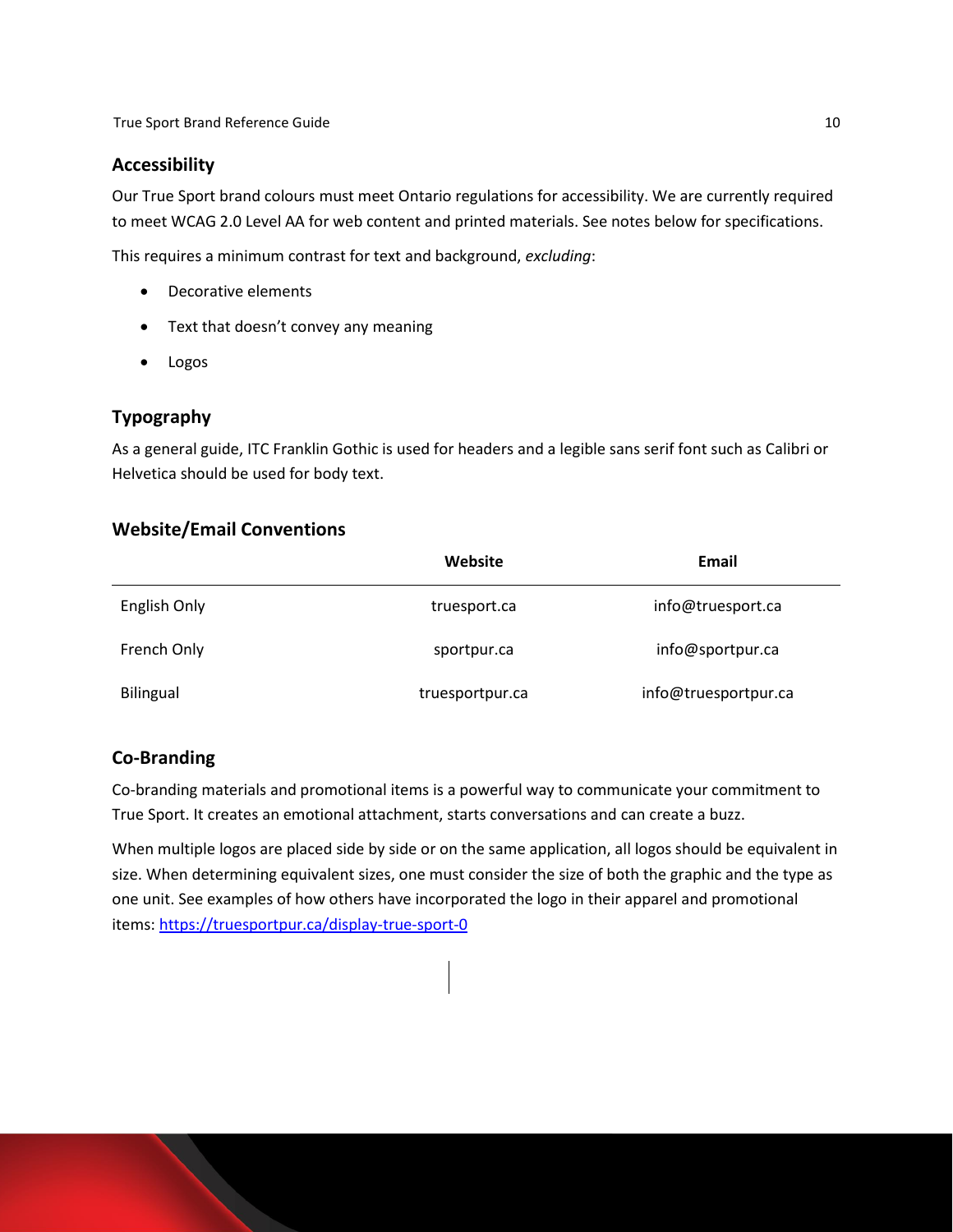True Sport Brand Reference Guide 11 and 200 and 200 and 200 and 200 and 200 and 200 and 200 and 200 and 200 and 200 and 200 and 200 and 200 and 200 and 200 and 200 and 200 and 200 and 200 and 200 and 200 and 200 and 200 an

# **True Sport Principles**

The following are foundational elements when communicating the True Sport Principles:

- The order of the seven True Sport Principles is important (Go For It ... to Give Back)
- The Principles should never be numbered
- All words in the Principle name must be capitalized (e.g., Go For It), in English
- Capitalize Principles when referring to "True Sport Principles"

True Sport Principle text and tag lines can be copy and pasted from the below:

#### **Go For It**

Rise to the challenge – always strive for excellence. Be persistent and discover how good you can be.

#### **Play Fair**

Understand, respect, and follow the rules. Play with integrity – competition is only meaningful when it is fair.

#### **Respect Others**

Show respect for everyone involved in creating your sporting experience, both on and off the field of play. Win with dignity and lose with grace.

#### **Keep It Fun**

Find the joy in sport and share it with others. Remember what you love about sport and why you play.

#### **Stay Healthy**

Always respect and care for your mind and body. Advocate for the health and safety of yourself and those around you.

#### **Include Everyone**

Recognize and celebrate strength in diversity. Invite and welcome others into sport.

#### **Give Back**

Say thanks and show gratitude. Encourage your sport group to make a difference in the community.